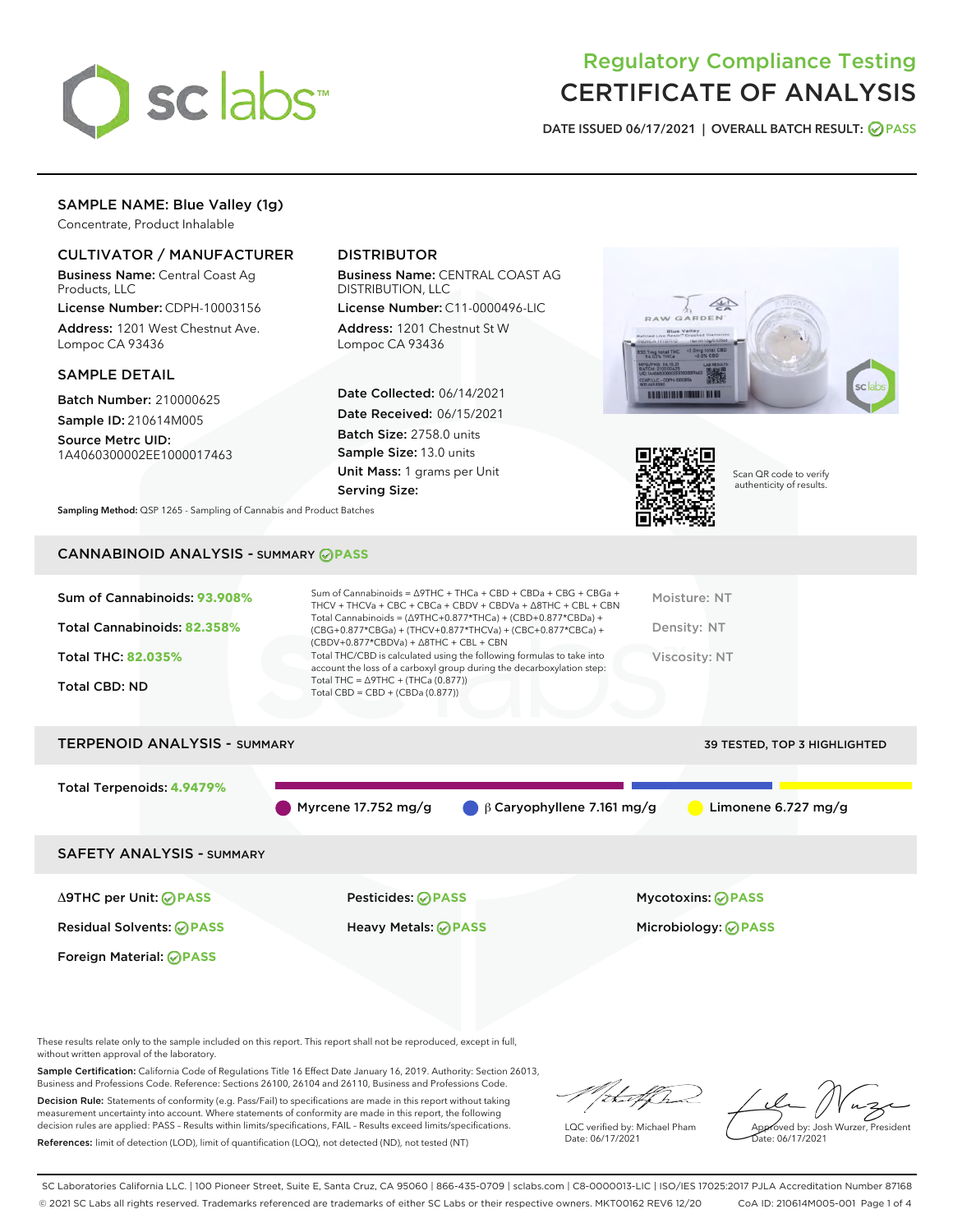



BLUE VALLEY (1G) | DATE ISSUED 06/17/2021 | OVERALL BATCH RESULT: @ PASS

#### CANNABINOID TEST RESULTS - 06/17/2021 2 PASS

Tested by high-performance liquid chromatography with diode-array detection (HPLC-DAD). **Method:** QSP 1157 - Analysis of Cannabinoids by HPLC-DAD

#### TOTAL CANNABINOIDS: **82.358%**

Total Cannabinoids (Total THC) + (Total CBD) + (Total CBG) + (Total THCV) + (Total CBC) + (Total CBDV) + ∆8THC + CBL + CBN

TOTAL THC: **82.035%** Total THC (∆9THC+0.877\*THCa)

TOTAL CBD: ND

Total CBD (CBD+0.877\*CBDa)

TOTAL CBG: ND Total CBG (CBG+0.877\*CBGa)

TOTAL THCV: 0.323% Total THCV (THCV+0.877\*THCVa)

TOTAL CBC: ND Total CBC (CBC+0.877\*CBCa)

TOTAL CBDV: ND Total CBDV (CBDV+0.877\*CBDVa)

| <b>COMPOUND</b>  | LOD/LOQ<br>(mg/g)          | <b>MEASUREMENT</b><br><b>UNCERTAINTY</b><br>(mg/g) | <b>RESULT</b><br>(mg/g) | <b>RESULT</b><br>(%) |
|------------------|----------------------------|----------------------------------------------------|-------------------------|----------------------|
| <b>THCa</b>      | 0.05/0.14                  | ±24.040                                            | 935.40                  | 93.540               |
| <b>THCVa</b>     | 0.07/0.20                  | ±0.176                                             | 3.68                    | 0.368                |
| Δ9THC            | 0.06 / 0.26                | N/A                                                | <b>ND</b>               | <b>ND</b>            |
| $\triangle$ 8THC | 0.1/0.4                    | N/A                                                | <b>ND</b>               | <b>ND</b>            |
| <b>THCV</b>      | 0.1/0.2                    | N/A                                                | <b>ND</b>               | <b>ND</b>            |
| <b>CBD</b>       | 0.07/0.29                  | N/A                                                | <b>ND</b>               | <b>ND</b>            |
| <b>CBDa</b>      | 0.02/0.19                  | N/A                                                | <b>ND</b>               | <b>ND</b>            |
| <b>CBDV</b>      | 0.04 / 0.15                | N/A                                                | <b>ND</b>               | <b>ND</b>            |
| <b>CBDVa</b>     | 0.03/0.53                  | N/A                                                | <b>ND</b>               | <b>ND</b>            |
| <b>CBG</b>       | 0.06/0.19                  | N/A                                                | <b>ND</b>               | <b>ND</b>            |
| <b>CBGa</b>      | 0.1/0.2                    | N/A                                                | <b>ND</b>               | <b>ND</b>            |
| <b>CBL</b>       | 0.06 / 0.24                | N/A                                                | <b>ND</b>               | <b>ND</b>            |
| <b>CBN</b>       | 0.1/0.3                    | N/A                                                | <b>ND</b>               | <b>ND</b>            |
| <b>CBC</b>       | 0.2 / 0.5                  | N/A                                                | <b>ND</b>               | <b>ND</b>            |
| <b>CBCa</b>      | 0.07 / 0.28                | N/A                                                | <b>ND</b>               | <b>ND</b>            |
|                  | <b>SUM OF CANNABINOIDS</b> |                                                    | 939.08 mg/g             | 93.908%              |

#### **UNIT MASS: 1 grams per Unit**

| ∆9THC per Unit                        | 1120 per-package limit     | <b>ND</b>                    | <b>PASS</b> |
|---------------------------------------|----------------------------|------------------------------|-------------|
| <b>Total THC per Unit</b>             |                            | 820.35 mg/unit               |             |
| <b>CBD per Unit</b>                   |                            | <b>ND</b>                    |             |
| <b>Total CBD per Unit</b>             |                            | <b>ND</b>                    |             |
| Sum of Cannabinoids<br>per Unit       |                            | 939.08 mg/unit               |             |
| <b>Total Cannabinoids</b><br>per Unit |                            | 823.58 mg/unit               |             |
| <b>MOISTURE TEST RESULT</b>           | <b>DENSITY TEST RESULT</b> | <b>VISCOSITY TEST RESULT</b> |             |

Not Tested

Not Tested

Not Tested

# TERPENOID TEST RESULTS - 06/17/2021

Terpene analysis utilizing gas chromatography-flame ionization detection (GC-FID). **Method:** QSP 1192 - Analysis of Terpenoids by GC-FID

| <b>COMPOUND</b>         | LOD/LOQ<br>(mg/g) | <b>MEASUREMENT</b><br><b>UNCERTAINTY</b><br>(mg/g) | <b>RESULT</b><br>(mg/g)                         | <b>RESULT</b><br>$(\%)$ |
|-------------------------|-------------------|----------------------------------------------------|-------------------------------------------------|-------------------------|
| <b>Myrcene</b>          | 0.008 / 0.025     | ±0.2290                                            | 17.752                                          | 1.7752                  |
| $\beta$ Caryophyllene   | 0.004 / 0.012     | ±0.2549                                            | 7.161                                           | 0.7161                  |
| Limonene                | 0.005 / 0.016     | ±0.0962                                            | 6.727                                           | 0.6727                  |
| $\alpha$ Pinene         | 0.005 / 0.017     | ±0.0309                                            | 3.598                                           | 0.3598                  |
| Linalool                | 0.009 / 0.032     | ±0.1022                                            | 2.690                                           | 0.2690                  |
| Ocimene                 | 0.011 / 0.038     | ±0.0712                                            | 2.217                                           | 0.2217                  |
| $\alpha$ Humulene       | 0.009/0.029       | ±0.0679                                            | 2.115                                           | 0.2115                  |
| $\beta$ Pinene          | 0.004 / 0.014     | ±0.0203                                            | 1.769                                           | 0.1769                  |
| trans-ß-Farnesene       | 0.008 / 0.025     | ±0.0488                                            | 1.374                                           | 0.1374                  |
| Terpineol               | 0.016 / 0.055     | ±0.0508                                            | 0.828                                           | 0.0828                  |
| Fenchol                 | 0.010 / 0.034     | ±0.0307                                            | 0.794                                           | 0.0794                  |
| Terpinolene             | 0.008 / 0.026     | ±0.0133                                            | 0.651                                           | 0.0651                  |
| Valencene               | 0.009 / 0.030     | ±0.0442                                            | 0.641                                           | 0.0641                  |
| <b>Borneol</b>          | 0.005 / 0.016     | ±0.0109                                            | 0.260                                           | 0.0260                  |
| Nerolidol               | 0.009 / 0.028     | ±0.0117                                            | 0.186                                           | 0.0186                  |
| $\alpha$ Bisabolol      | 0.008 / 0.026     | ±0.0088                                            | 0.165                                           | 0.0165                  |
| Guaiol                  | 0.009 / 0.030     | ±0.0065                                            | 0.137                                           | 0.0137                  |
| Camphene                | 0.005 / 0.015     | ±0.0015                                            | 0.134                                           | 0.0134                  |
| Caryophyllene<br>Oxide  | 0.010 / 0.033     | ±0.0057                                            | 0.124                                           | 0.0124                  |
| Fenchone                | 0.009 / 0.028     | ±0.0019                                            | 0.065                                           | 0.0065                  |
| Citronellol             | 0.003 / 0.010     | ±0.0021                                            | 0.043                                           | 0.0043                  |
| $\gamma$ Terpinene      | 0.006 / 0.018     | ±0.0005                                            | 0.028                                           | 0.0028                  |
| $\alpha$ Terpinene      | 0.005 / 0.017     | ±0.0003                                            | 0.020                                           | 0.0020                  |
| $\alpha$ Phellandrene   | 0.006 / 0.020     | N/A                                                | <loq< th=""><th><loq< th=""></loq<></th></loq<> | <loq< th=""></loq<>     |
| 3 Carene                | 0.005 / 0.018     | N/A                                                | <loq< th=""><th><loq< th=""></loq<></th></loq<> | <loq< th=""></loq<>     |
| p-Cymene                | 0.005 / 0.016     | N/A                                                | <loq< th=""><th><loq< th=""></loq<></th></loq<> | <loq< th=""></loq<>     |
| Sabinene Hydrate        | 0.006 / 0.022     | N/A                                                | <loq< th=""><th><loq< th=""></loq<></th></loq<> | <loq< th=""></loq<>     |
| Sabinene                | 0.004 / 0.014     | N/A                                                | ND                                              | <b>ND</b>               |
| Eucalyptol              | 0.006 / 0.018     | N/A                                                | ND                                              | <b>ND</b>               |
| (-)-Isopulegol          | 0.005 / 0.016     | N/A                                                | <b>ND</b>                                       | <b>ND</b>               |
| Camphor                 | 0.006 / 0.019     | N/A                                                | ND                                              | ND                      |
| Isoborneol              | 0.004 / 0.012     | N/A                                                | ND                                              | ND                      |
| Menthol                 | 0.008 / 0.025     | N/A                                                | ND                                              | ND                      |
| Nerol                   | 0.003 / 0.011     | N/A                                                | ND                                              | ND                      |
| R-(+)-Pulegone          | 0.003 / 0.011     | N/A                                                | ND                                              | ND                      |
| Geraniol                | 0.002 / 0.007     | N/A                                                | ND                                              | ND                      |
| <b>Geranyl Acetate</b>  | 0.004 / 0.014     | N/A                                                | ND                                              | ND                      |
| $\alpha$ Cedrene        | 0.005 / 0.016     | N/A                                                | ND                                              | ND                      |
| Cedrol                  | 0.008 / 0.027     | N/A                                                | ND                                              | <b>ND</b>               |
| <b>TOTAL TERPENOIDS</b> |                   |                                                    | 49.479 mg/g                                     | 4.9479%                 |

SC Laboratories California LLC. | 100 Pioneer Street, Suite E, Santa Cruz, CA 95060 | 866-435-0709 | sclabs.com | C8-0000013-LIC | ISO/IES 17025:2017 PJLA Accreditation Number 87168 © 2021 SC Labs all rights reserved. Trademarks referenced are trademarks of either SC Labs or their respective owners. MKT00162 REV6 12/20 CoA ID: 210614M005-001 Page 2 of 4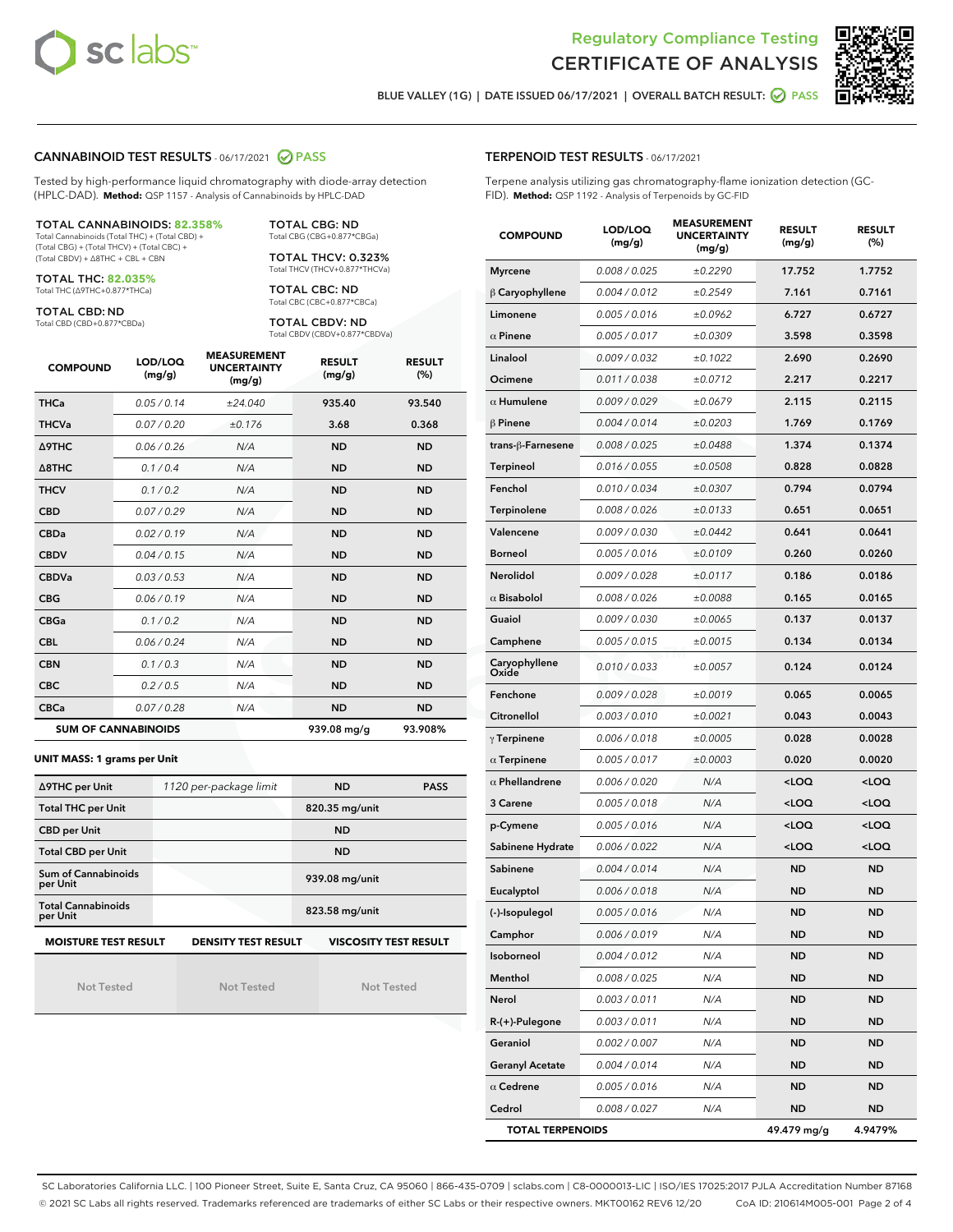



BLUE VALLEY (1G) | DATE ISSUED 06/17/2021 | OVERALL BATCH RESULT:  $\bigcirc$  PASS

# CATEGORY 1 PESTICIDE TEST RESULTS - 06/16/2021 2 PASS

Pesticide and plant growth regulator analysis utilizing high-performance liquid chromatography-mass spectrometry (HPLC-MS) or gas chromatography-mass spectrometry (GC-MS). \*GC-MS utilized where indicated. **Method:** QSP 1212 - Analysis of Pesticides and Mycotoxins by LC-MS or QSP 1213 - Analysis of Pesticides by GC-MS

| <b>COMPOUND</b>             | LOD/LOQ<br>$(\mu g/g)$ | <b>ACTION</b><br><b>LIMIT</b><br>$(\mu g/g)$ | <b>MEASUREMENT</b><br><b>UNCERTAINTY</b><br>$(\mu g/g)$ | <b>RESULT</b><br>$(\mu g/g)$ | <b>RESULT</b> |
|-----------------------------|------------------------|----------------------------------------------|---------------------------------------------------------|------------------------------|---------------|
| Aldicarb                    | 0.03 / 0.08            | $\ge$ LOD                                    | N/A                                                     | <b>ND</b>                    | <b>PASS</b>   |
| Carbofuran                  | 0.02 / 0.05            | $\ge$ LOD                                    | N/A                                                     | <b>ND</b>                    | <b>PASS</b>   |
| Chlordane*                  | 0.03 / 0.08            | $\ge$ LOD                                    | N/A                                                     | <b>ND</b>                    | <b>PASS</b>   |
| Chlorfenapyr*               | 0.03/0.10              | $\ge$ LOD                                    | N/A                                                     | <b>ND</b>                    | <b>PASS</b>   |
| Chlorpyrifos                | 0.02 / 0.06            | $\ge$ LOD                                    | N/A                                                     | <b>ND</b>                    | <b>PASS</b>   |
| Coumaphos                   | 0.02 / 0.07            | $\ge$ LOD                                    | N/A                                                     | <b>ND</b>                    | <b>PASS</b>   |
| Daminozide                  | 0.02 / 0.07            | $\ge$ LOD                                    | N/A                                                     | <b>ND</b>                    | <b>PASS</b>   |
| <b>DDVP</b><br>(Dichlorvos) | 0.03/0.09              | $\ge$ LOD                                    | N/A                                                     | <b>ND</b>                    | <b>PASS</b>   |
| Dimethoate                  | 0.03 / 0.08            | $>$ LOD                                      | N/A                                                     | <b>ND</b>                    | <b>PASS</b>   |
| Ethoprop(hos)               | 0.03/0.10              | $\ge$ LOD                                    | N/A                                                     | <b>ND</b>                    | <b>PASS</b>   |
| Etofenprox                  | 0.02/0.06              | $>$ LOD                                      | N/A                                                     | <b>ND</b>                    | <b>PASS</b>   |
| Fenoxycarb                  | 0.03 / 0.08            | $\geq$ LOD                                   | N/A                                                     | <b>ND</b>                    | <b>PASS</b>   |
| Fipronil                    | 0.03 / 0.08            | $>$ LOD                                      | N/A                                                     | <b>ND</b>                    | <b>PASS</b>   |
| Imazalil                    | 0.02 / 0.06            | $\ge$ LOD                                    | N/A                                                     | <b>ND</b>                    | <b>PASS</b>   |
| Methiocarb                  | 0.02 / 0.07            | $\ge$ LOD                                    | N/A                                                     | <b>ND</b>                    | <b>PASS</b>   |
| Methyl<br>parathion         | 0.03/0.10              | $\ge$ LOD                                    | N/A                                                     | <b>ND</b>                    | <b>PASS</b>   |
| <b>Mevinphos</b>            | 0.03/0.09              | $\ge$ LOD                                    | N/A                                                     | <b>ND</b>                    | <b>PASS</b>   |
| Paclobutrazol               | 0.02 / 0.05            | $\ge$ LOD                                    | N/A                                                     | <b>ND</b>                    | <b>PASS</b>   |
| Propoxur                    | 0.03/0.09              | $\ge$ LOD                                    | N/A                                                     | <b>ND</b>                    | <b>PASS</b>   |
| Spiroxamine                 | 0.03 / 0.08            | $\ge$ LOD                                    | N/A                                                     | <b>ND</b>                    | <b>PASS</b>   |
| <b>Thiacloprid</b>          | 0.03/0.10              | $\ge$ LOD                                    | N/A                                                     | <b>ND</b>                    | <b>PASS</b>   |

#### CATEGORY 2 PESTICIDE TEST RESULTS - 06/16/2021 @ PASS

| <b>COMPOUND</b>          | LOD/LOQ<br>$(\mu g/g)$ | <b>ACTION</b><br><b>LIMIT</b><br>$(\mu g/g)$ | <b>MEASUREMENT</b><br><b>UNCERTAINTY</b><br>$(\mu g/g)$ | <b>RESULT</b><br>$(\mu g/g)$ | <b>RESULT</b> |
|--------------------------|------------------------|----------------------------------------------|---------------------------------------------------------|------------------------------|---------------|
| Abamectin                | 0.03/0.10              | 0.1                                          | N/A                                                     | <b>ND</b>                    | <b>PASS</b>   |
| Acephate                 | 0.02/0.07              | 0.1                                          | N/A                                                     | <b>ND</b>                    | <b>PASS</b>   |
| Acequinocyl              | 0.02/0.07              | 0.1                                          | N/A                                                     | <b>ND</b>                    | <b>PASS</b>   |
| Acetamiprid              | 0.02/0.05              | 0.1                                          | N/A                                                     | <b>ND</b>                    | <b>PASS</b>   |
| Azoxystrobin             | 0.02/0.07              | 0.1                                          | N/A                                                     | <b>ND</b>                    | <b>PASS</b>   |
| <b>Bifenazate</b>        | 0.01/0.04              | 0.1                                          | N/A                                                     | <b>ND</b>                    | <b>PASS</b>   |
| <b>Bifenthrin</b>        | 0.02 / 0.05            | 3                                            | N/A                                                     | <b>ND</b>                    | <b>PASS</b>   |
| <b>Boscalid</b>          | 0.03/0.09              | 0.1                                          | N/A                                                     | <b>ND</b>                    | <b>PASS</b>   |
| Captan                   | 0.19/0.57              | 0.7                                          | N/A                                                     | <b>ND</b>                    | <b>PASS</b>   |
| Carbaryl                 | 0.02/0.06              | 0.5                                          | N/A                                                     | <b>ND</b>                    | <b>PASS</b>   |
| Chlorantranilip-<br>role | 0.04/0.12              | 10                                           | N/A                                                     | <b>ND</b>                    | <b>PASS</b>   |
| Clofentezine             | 0.03/0.09              | 0.1                                          | N/A                                                     | <b>ND</b>                    | <b>PASS</b>   |

## CATEGORY 2 PESTICIDE TEST RESULTS - 06/16/2021 continued

| <b>COMPOUND</b>               | LOD/LOQ<br>(µg/g) | <b>ACTION</b><br><b>LIMIT</b><br>$(\mu g/g)$ | <b>MEASUREMENT</b><br><b>UNCERTAINTY</b><br>$(\mu g/g)$ | <b>RESULT</b><br>(µg/g) | <b>RESULT</b> |
|-------------------------------|-------------------|----------------------------------------------|---------------------------------------------------------|-------------------------|---------------|
| Cyfluthrin                    | 0.12 / 0.38       | $\overline{c}$                               | N/A                                                     | ND                      | <b>PASS</b>   |
| Cypermethrin                  | 0.11 / 0.32       | $\mathcal{I}$                                | N/A                                                     | ND                      | <b>PASS</b>   |
| <b>Diazinon</b>               | 0.02 / 0.05       | 0.1                                          | N/A                                                     | <b>ND</b>               | <b>PASS</b>   |
| Dimethomorph                  | 0.03 / 0.09       | 2                                            | N/A                                                     | ND                      | <b>PASS</b>   |
| Etoxazole                     | 0.02 / 0.06       | 0.1                                          | N/A                                                     | ND                      | <b>PASS</b>   |
| Fenhexamid                    | 0.03 / 0.09       | 0.1                                          | N/A                                                     | ND                      | <b>PASS</b>   |
| Fenpyroximate                 | 0.02 / 0.06       | 0.1                                          | N/A                                                     | <b>ND</b>               | <b>PASS</b>   |
| Flonicamid                    | 0.03 / 0.10       | 0.1                                          | N/A                                                     | ND                      | <b>PASS</b>   |
| Fludioxonil                   | 0.03 / 0.10       | 0.1                                          | N/A                                                     | ND                      | <b>PASS</b>   |
| Hexythiazox                   | 0.02 / 0.07       | 0.1                                          | N/A                                                     | ND                      | <b>PASS</b>   |
| Imidacloprid                  | 0.04 / 0.11       | 5                                            | N/A                                                     | ND                      | <b>PASS</b>   |
| Kresoxim-methyl               | 0.02 / 0.07       | 0.1                                          | N/A                                                     | ND                      | <b>PASS</b>   |
| Malathion                     | 0.03 / 0.09       | 0.5                                          | N/A                                                     | ND                      | <b>PASS</b>   |
| Metalaxyl                     | 0.02 / 0.07       | $\overline{c}$                               | N/A                                                     | ND                      | <b>PASS</b>   |
| Methomyl                      | 0.03 / 0.10       | $\mathbf{1}$                                 | N/A                                                     | ND                      | <b>PASS</b>   |
| Myclobutanil                  | 0.03 / 0.09       | 0.1                                          | N/A                                                     | <b>ND</b>               | <b>PASS</b>   |
| Naled                         | 0.02 / 0.07       | 0.1                                          | N/A                                                     | ND                      | <b>PASS</b>   |
| Oxamyl                        | 0.04 / 0.11       | 0.5                                          | N/A                                                     | ND                      | PASS          |
| Pentachloronitro-<br>benzene* | 0.03 / 0.09       | 0.1                                          | N/A                                                     | ND                      | <b>PASS</b>   |
| Permethrin                    | 0.04 / 0.12       | 0.5                                          | N/A                                                     | ND                      | <b>PASS</b>   |
| Phosmet                       | 0.03 / 0.10       | 0.1                                          | N/A                                                     | ND                      | <b>PASS</b>   |
| Piperonylbu-<br>toxide        | 0.02 / 0.07       | 3                                            | N/A                                                     | <b>ND</b>               | <b>PASS</b>   |
| Prallethrin                   | 0.03 / 0.08       | 0.1                                          | N/A                                                     | ND                      | <b>PASS</b>   |
| Propiconazole                 | 0.02 / 0.07       | 0.1                                          | N/A                                                     | <b>ND</b>               | <b>PASS</b>   |
| Pyrethrins                    | 0.04 / 0.12       | 0.5                                          | N/A                                                     | ND                      | <b>PASS</b>   |
| Pyridaben                     | 0.02 / 0.07       | 0.1                                          | N/A                                                     | <b>ND</b>               | <b>PASS</b>   |
| Spinetoram                    | 0.02 / 0.07       | 0.1                                          | N/A                                                     | ND                      | <b>PASS</b>   |
| Spinosad                      | 0.02 / 0.07       | 0.1                                          | N/A                                                     | ND                      | <b>PASS</b>   |
| Spiromesifen                  | 0.02 / 0.05       | 0.1                                          | N/A                                                     | <b>ND</b>               | <b>PASS</b>   |
| Spirotetramat                 | 0.02 / 0.06       | 0.1                                          | N/A                                                     | ND                      | <b>PASS</b>   |
| Tebuconazole                  | 0.02 / 0.07       | 0.1                                          | N/A                                                     | ND                      | <b>PASS</b>   |
| Thiamethoxam                  | 0.03 / 0.10       | 5                                            | N/A                                                     | <b>ND</b>               | <b>PASS</b>   |
| Trifloxystrobin               | 0.03 / 0.08       | 0.1                                          | N/A                                                     | <b>ND</b>               | <b>PASS</b>   |

SC Laboratories California LLC. | 100 Pioneer Street, Suite E, Santa Cruz, CA 95060 | 866-435-0709 | sclabs.com | C8-0000013-LIC | ISO/IES 17025:2017 PJLA Accreditation Number 87168 © 2021 SC Labs all rights reserved. Trademarks referenced are trademarks of either SC Labs or their respective owners. MKT00162 REV6 12/20 CoA ID: 210614M005-001 Page 3 of 4